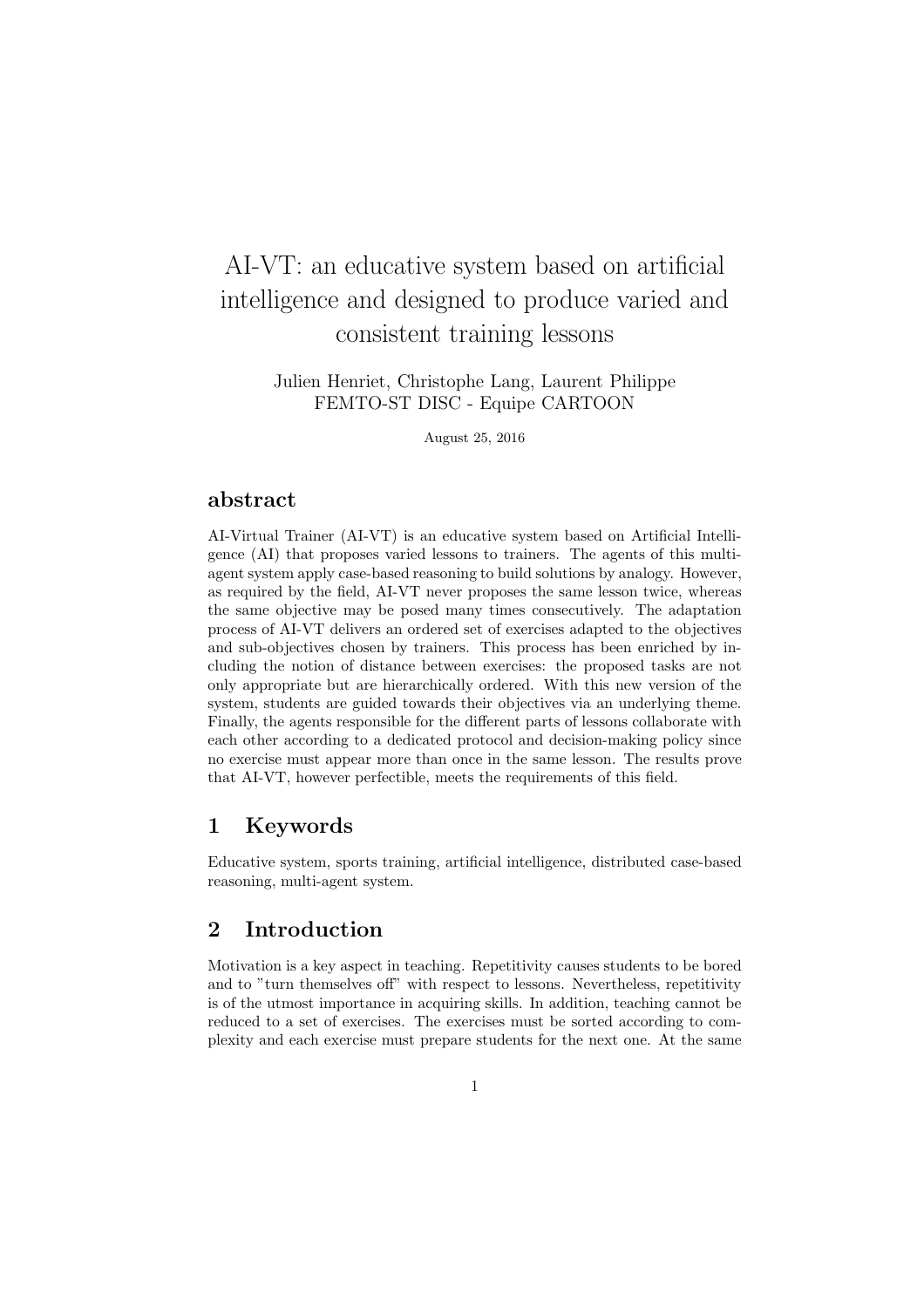time, it is necessary to treat all the aspects of a field, to introduce originality and diversity, and to adapt the exercise level and nature to the students' already acquired skills. This is particularly true in sports, where trainers must propose varied exercises and consistent lessons while having to train for the same skill over a given number of weeks.

This paper presents AI-Virtual Trainer (AI-VT), our education system based on Artificial Intelligence (AI). AI-VT is a Multi-Agent System (MAS) that uses Case-Based Reasoning (CBR) to provide consistent lessons with widely differing progressions. CBR is a problem solving method that adapts solutions from similar known problems in order to solve new problems [1]. CBR is widely employed in e-learning systems and Intelligent Tutoring Systems (ITS) [2]. J. L. Kolodner [3] distinguished between two types of CBR-inspired approaches to education: Goal-Based Scenarios [4] where learners achieve missions in simulated worlds thus confronting themselves with the real world, and Learning By Design [5] in which learners design and build working devices to obtain feedback. CBR is actually well-suited to the latter type of system [6], as well as to other tools from AI [7] and Distributed AI (DAI) systems [8] such as Genetic Algorithm (GA) [9], Artificial Neural Network (ANN) [10] and MAS [11]. A. Baylari and G. A. Montazer focused on the adaptation of tests to obtain a personalised estimation of a student's level [10]. They used an ANN in order to correlate student answers to the tests and the exercises proposed by teachers. The CBR and GA based e-learning system proposed by Huang et al. also provides lessons taking into account the curriculum and the incorrect response patterns of a pre-test given to the learner [12]. O. P. Rishi et al. designed an ITS based on agents and a CBR system [13] in which a Personal Agent is responsible for determining student level. A Teaching Agent then determines the educative strategy with the help of CBR regarding the description of the transmitted student level. Finally, a Course Agent provides and revises the lessons and exercises corresponding to the strategy proposed by the system with the help of a tutor. All these tools provided by AI, would nevertheless produce exactly the same exercises and lessons to train for a single given skill, or would propose a large set of exercises as an answer to the diversity constraint, and leave the teachers or the students to choose the most adapted exercises themselves. In this particular domain, repetitive activities are a drawback, yet lesson planning is a process based on adaptation of past experiences.

Many studies have highlighted the advantages of applying these AI concepts to sports training and physical activities [14], [15], [16], [17]. According to their classifications, AI-VT is an expert and knowledge-based system that aims at generating plans for training sessions according to agreed training strategies. Like MOPET [18], MAS are often used in order to collect and analyse realtime data capted by devices worn by athletes. Mathematical models analyse movements and help athletes to optimise their techniques [19]. Ambient intelligence systems have also been used in order to adapt training sessions [20]: J. Vales-Alonso *et al.* present a prototype for cross country running scenarios that maintains the heart rates of runners within target ranges. This system's decision tool is based on spline interpolations that take environmental parame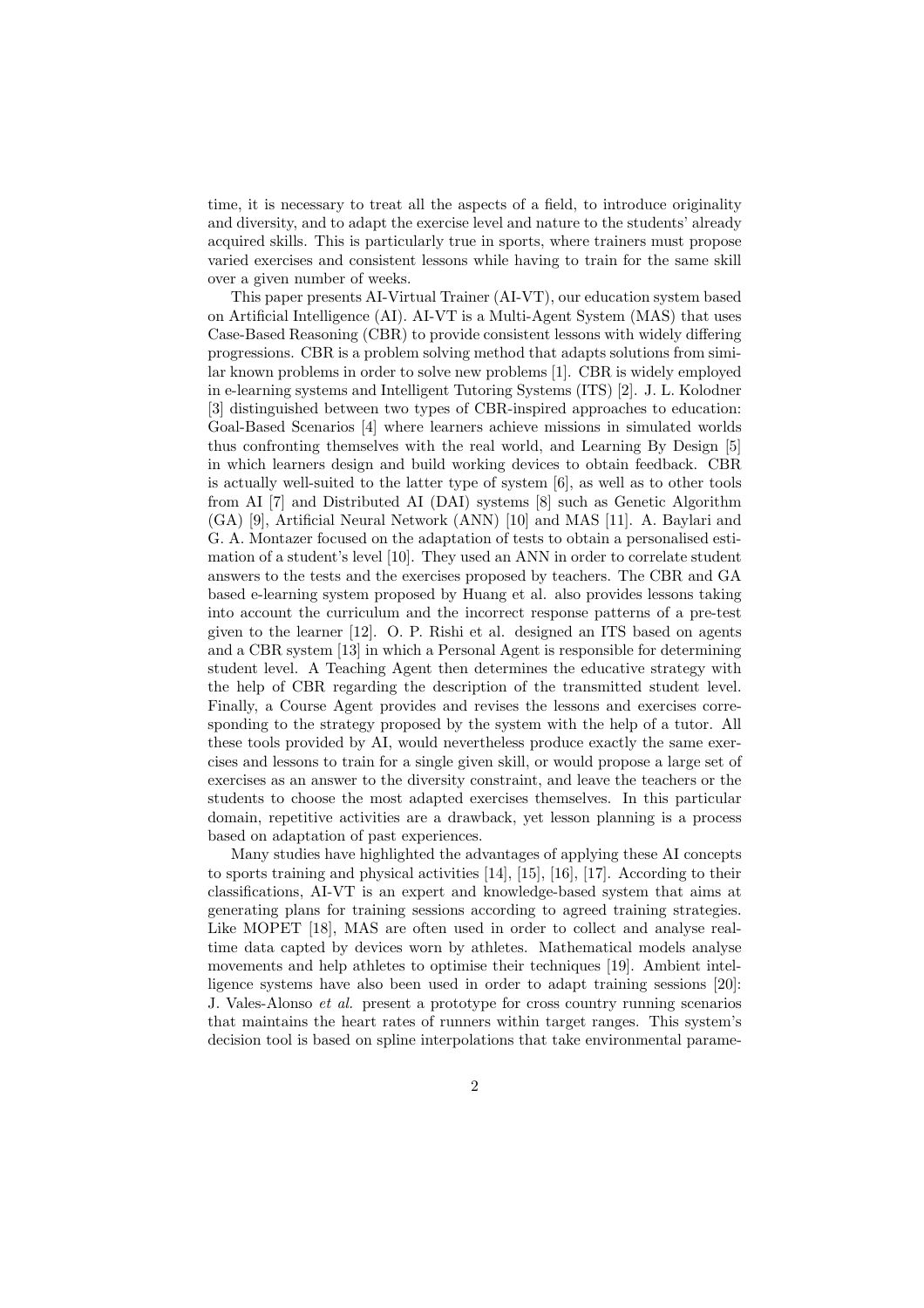ters (temperature, track hardness) and the athlete's heart rates as parameters in order to select the next track in the running scenario. Mathematical models based on past experiences (polynomial interpolators) have been developed by I. Rygula and J. Cholewa in order to optimise the parameters of training loads [21]. Maszczyk *et al*. explored the possibility to use ANN in order to predict performance of javelin throwers [22]. A. Erdogan *et al.* also used ANN interpolations in order to predict the heart rate at the onset of blood lactate accumulation due to external parameters [23]. Actually, each interpolation tool of these systems (ANN, spline and polynomial) optimises one particular aspect of the athlete's training, whereas AI-VT is designed to deal with many objectives and many abilities simultaneously.

The particular fields of sports training and physical education must take into account the component exercises in lessons in order to help maintain motivation among athletes/students. Many exercises are stored in the AI-VT knowledge base. Each exercise may be linked to one or many sub-objectives (or to none at all), and each sub-objective is linked to one or many objectives. A lesson has a single objective divided into sub-objectives, with each sub-objective divided into exercises. Each agent in this system is in charge of proposing exercises for one sub-objective and must take into consideration the exercises proposed by the other agents. This introduces another difficulty since an exercise must not be proposed more than once in the same lesson. This new version of AI-VT introduces the notion of distance and order of exercises in the resulting lesson. As highlighted by the results of our previous investigations [24], each new exercise must be as close as possible to the preceding and following ones. An underlying theme must be evident and hierarchical difficulty must be taken into consideration in the sorted set of exercises. Thus, solutions proposed by all the agents must be chosen collectively, taking into account the training history (the previous lessons proposed to the athlete during the season) as well as the solutions proposed by all the other agents. Therefore, AI-VT agents are collaborative entities.

In the next section, we present the purpose, the requirements, the knowledge structures and the methods involved our distributed system AI-VT. System implementation and performance are then presented and analysed.

## 3 Materials and Methods

In the first part of this section, we detail the requirements and the lesson structure of our distributed system. The distributed architecture and the data flows are examined in the second part. Finally, in the third part, we present how a lesson is designed theoretically.

#### 3.1 Lesson structure

We considered physical activities for which training lessons are guided by the objectives [25]. Trainers have divided the courses into cycles of two to seven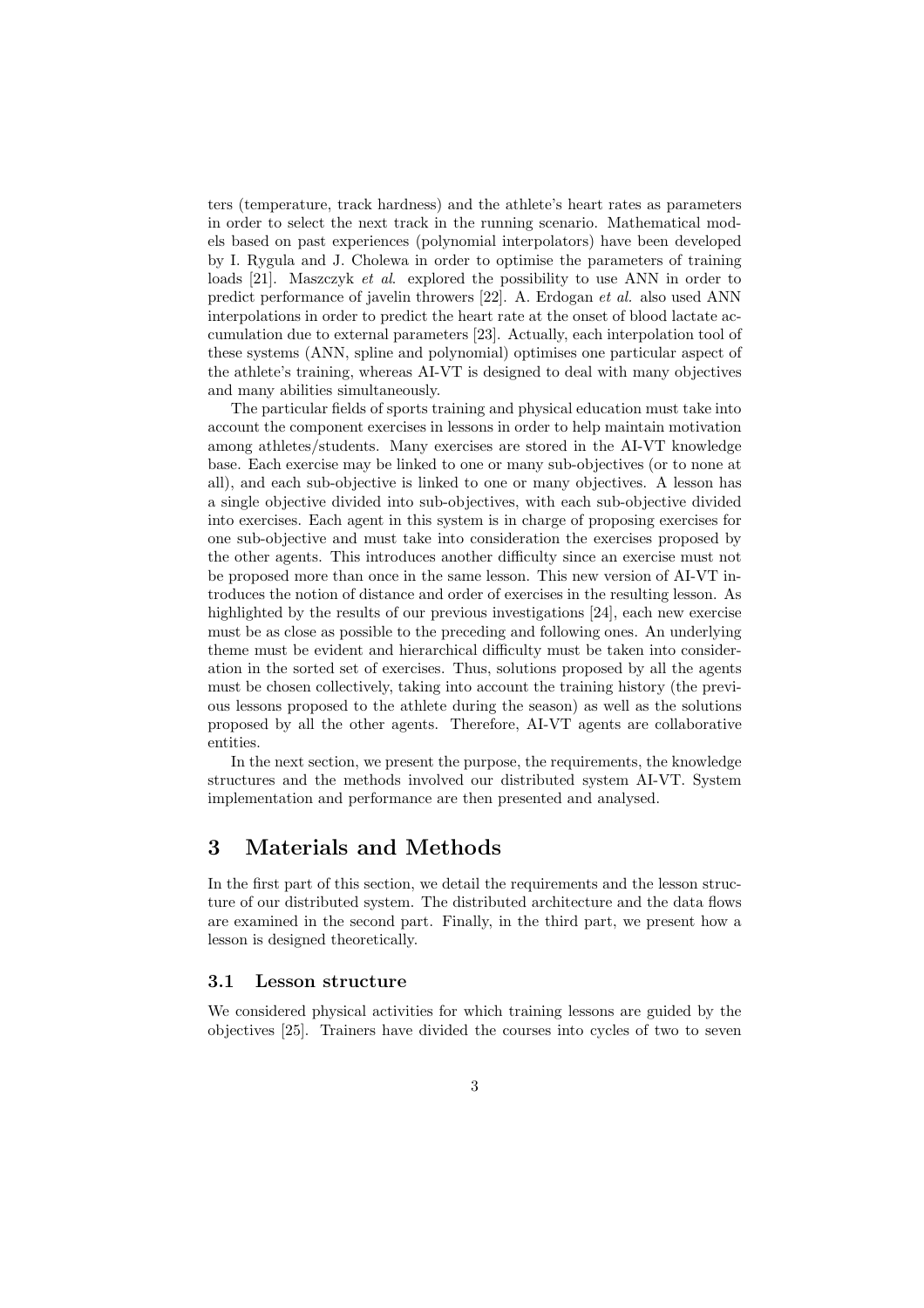weeks, with a minimum of two lessons per week. One specific skill is chosen for each cycle, and the same objective can consequently be assigned to a tenth of consecutive lessons. The chosen objective is then divided into elementary abilities that have to be mastered by the student/athlete and the mastery of each skill becomes a single sub-objective. Indeed, each skill may be shared by more than one objective and the mastery of each skill is a time consuming process that is reached through the repetition of exercises. The delay required for mastering a single skill depends on the student. Some will learn faster than others and thus the trainer must adapt each lesson to the level of the group. Consequently, a lesson is a sorted set of exercises carefully chosen by the teacher. Some exercises are more complicated or fundamental than others. A lesson usually begins with simple exercises that prepare the student for the next ones. Each exercise must be accessible on the basis of the preceding one and lead the student to the following one. This implies that a certain complexity must be associated with each exercise and that calculated distances between exercises must be established.

Consequently, AI-VT must:

- (i) propose pertinent sub-objectives and exercises in function of the objective decided by the trainer and the level the students have reached via their previous lessons,
- (ii) ensure that no exercise is proposed more than once during a given lesson and that the lessons in the same training cycle (to reach a single objective) are varied,
- (iii) build a consistent course such that it begins with the simplest exercise to then continue with a list of exercises sufficiently related to the preceding and following ones, which implies that the system is capable of replacing each exercise initially proposed by another one that fits better without any intervention from the trainer, and
- (iv) help the trainer to determine the importance of each sub-objective and exercise and the time to be devoted to them.

## 3.2 System architecture and communication model

MAS constitute a paradigm designed to handle distributed systems. They are the product of AI research and reflect its limits: a single AI representing the behaviour of a unique entity cannot deal with collective behaviour. Thus the idea of intelligence distribution appears but cannot be called DAI. In a MAS, an agent is a physical or abstract entity having certain specific characteristics: perception of its environment (including itself and the other agents), the capability to act (upon itself or upon the environment) and autonomy in its decisions and actions.

As explained in the previous section, the choice of sub-objectives regarding an objective takes place via an autonomous process, as does the determination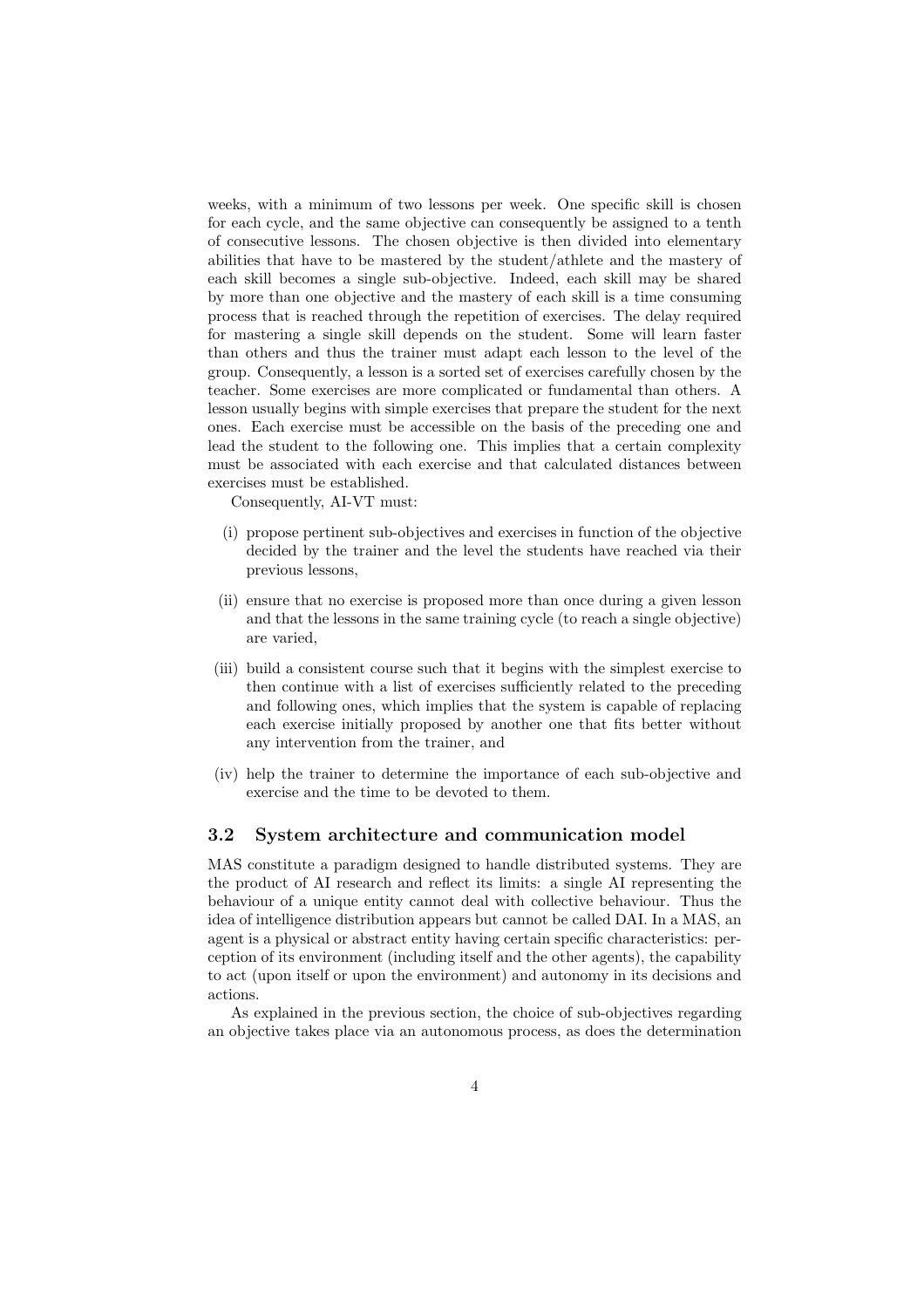of exercises regarding a sub-objective, or of any other exercises chosen and their priority level. The initial choice of exercises regarding a sub-objective must be an autonomous process in order to ensure a wise and free selection of the most adapted exercises. These processes can be undertaken simultaneously, coming after the determination of sub-objectives. Each process is based on specific rules and reasoning. In addition, each one must interact with the other processes and take their choices into account. Thus, each process must be autonomous, make decisions, infer changes from the choices made by the others, be aware of its environment, communicate and interact with the others. Consequently, we can call them agents.



Figure 1: Communication model of AI-Virtual Trainer.

As shown in Figure 1, the system is composed of four types of agent: the trainer agent, the student agents, the Objective Agent (OA) which is responsible for choosing the sub-objectives regarding an objective requested by the trainer, and the exercise agents. Each of these agents is responsible for proposing the exercises the best suited to a given sub-objective. A single sub-objective is proposed by the OA or by another Exercise Agent (EA). Each EA must also take into account the choices made by the other EAs: each exercise may be done only once during the entire lesson. Thus, the choices of the EAs are shared and a decision policy is designed and tested.

To share the memory among the EAs, we have chosen the Pilgrim protocol which is an efficient and secured protocol for concurrent, cooperative and collaborative works with shared memory [26]. The agents are dispatched over a ring and a token is exchanged. The originality of this protocol is the fact that the token carries each stored modification. Each agent has a copy of the shared memory (i.e. the set of exercises proposed by the other agents). In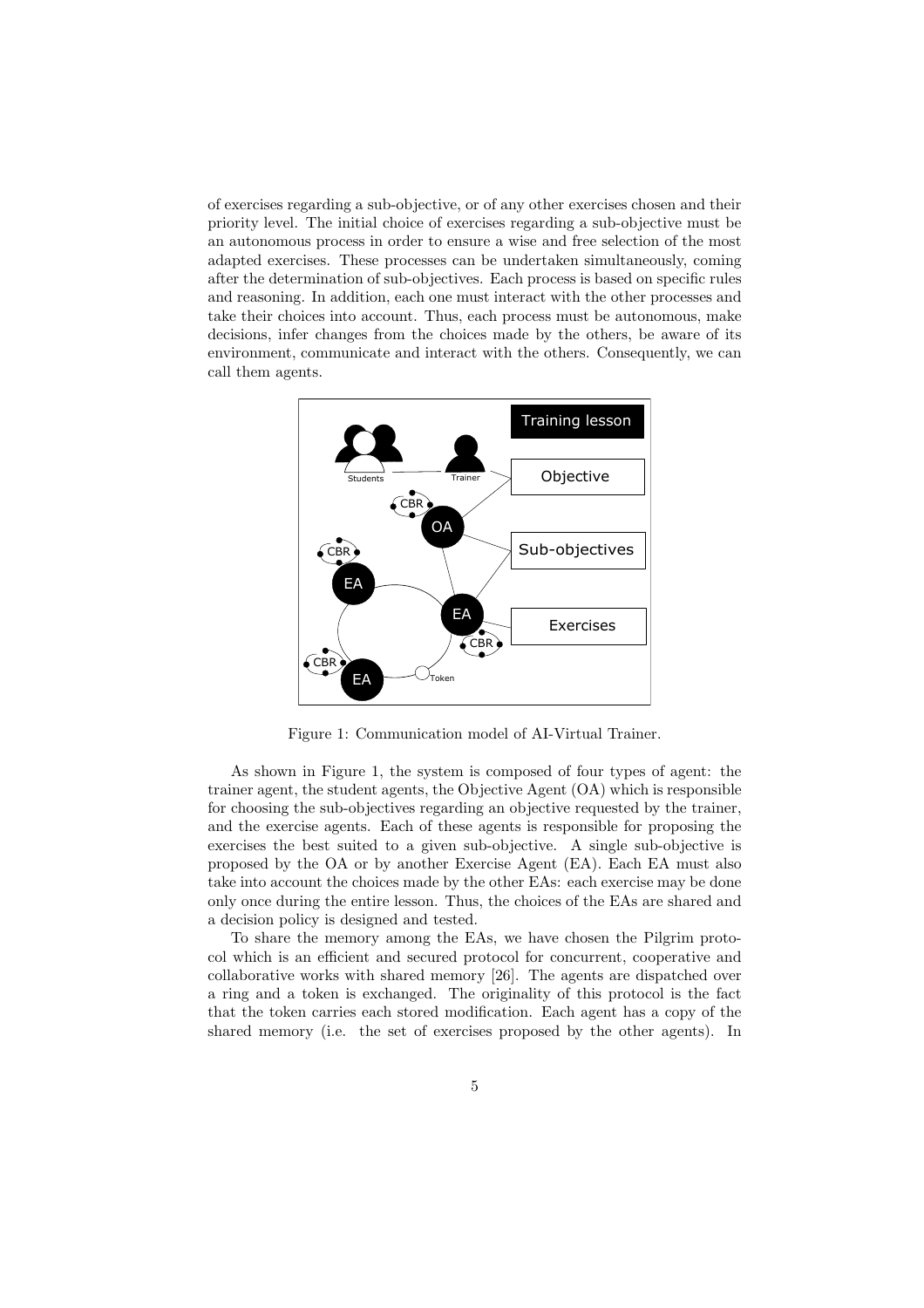this protocol, the token is a structured entity that is transmitted from agent to agent and dispatched over a logic ring in an order determined at the beginning of their cooperation. When an agent wants to modify the shared memory, it can indicate its intention by placing a reservation flag above the token as soon as it receives it, on condition that the token has no other flag above it. The token continues its course over the ring and when the agent again receives the token, it is allowed to rewrite the modifications. Thus, all the other agents receive these modifications during the token's next revolution, after which all the agents have exactly the same version of the shared memory, even if two or more agents wanted to modify it at the same time. The decision policy is implemented over each EA that is able to modify its set of proposed exercises, if one or more of its exercises are identical to any of those found in another set.

Consequently, AI-VT is composed of two types of CBRs: CBR that proposes sub-objectives regarding objectives, and CBRs that propose exercises regarding sub-objectives. The next two subsections present these two types of CBRs.

## 3.3 Determination of sub-objectives

The OA is responsible for choosing the set of sub-objectives and their duration. Once the lesson has been chosen by the trainer, and after having analysed any additional student needs, the OA follows the CBR approach to make these choices in function of the sub-objectives already achieved and according to the student's degree of assimilation.

For the OA, a case is a set comprised of two parts: a problem and a solution. Each problem part is composed of an objective  $O$ , and the solution part of a set of  $(SO, D_{SO,O})$  where SO is a sub-objective and  $D_{SO,O}$  the duration required to reach this  $SO$  regarding  $O$ . Thus, formally, a source case  $s$  is expressed as  $s = (O, \bigcup\{SO, D_{SO,0}^S\})$  The durations  $D_{SO,O}$  are initialised by the trainer at the beginning of the season and updated by AI-VT after the lesson taking into account the remarks made by the trainer. Since student levels of expertise rise, we can consider that durations decrease and thus call them '*remaining durations*'.

First, all the sub-objectives associated to  $O$  are retrieved. The adaptation phase consists of computing the duration of each sub-objective. We assumed that these durations are somehow linked to the importance of practising each sub-objective regarding the given objective. Consequently, the adaptation module sorts the set of sub-objectives according to  $D_{SO,O}$  (descending order). Then the proposed durations are calculated according to the number of sub-objectives the trainer wants to work on.

Following the lesson, the trainer evaluates the students' acquired level of mastery. Before the lesson begins, each selected sub-objective is transmitted to one EA that will have to associate the corresponding exercises. After the lesson, each sub-objective duration is modified in proportion to the evaluation from 0 to 10 of the students' level for the proposed sub-objective.

Finally, during the capitalisation phase, the system subtracts the durations from all the durations of the source cases for which the practiced sub-objectives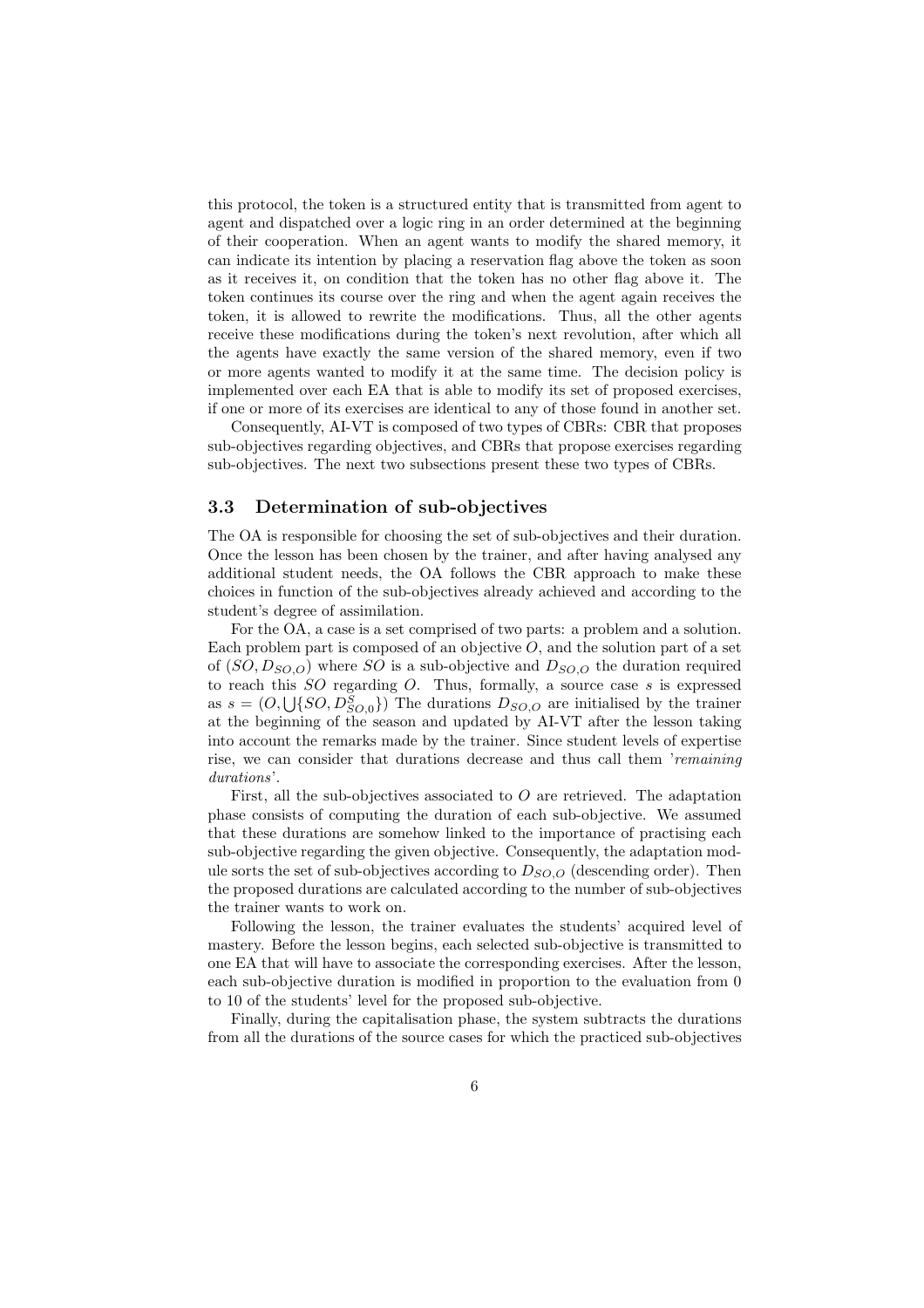| Source | Objective       | Sub-objectives          | Initial  | Trainer's | Stored                             |
|--------|-----------------|-------------------------|----------|-----------|------------------------------------|
| case   |                 |                         | duration | mark      | duration                           |
|        |                 |                         | (min.)   | (points)  | (min.)                             |
| 1      | Using a         | Breaking the partner's  | 90       | 7/10      | $90 - \frac{20 \times 7}{10} = 76$ |
|        | grip            | posture                 |          |           |                                    |
|        |                 | Relaxing despite a grip | 90       | 3/10      | $\frac{20\times3}{10} = 84$<br>90  |
|        |                 | Making the partner      | 80       | 4/10      | $80 - \frac{20 \times 4}{10} = 72$ |
|        |                 | loose balance           |          |           |                                    |
|        |                 | Pivoting around a grip  | 80       |           | 80                                 |
| 2      | <b>Breaking</b> | Breaking a single grip  | 90       |           | 90                                 |
|        | a grip          | Relaxing despite a grip | 70       | 3/10      | $\frac{20\times3}{10}$<br>$= 64$   |

Table 1: Example of modifications of durations after a lesson.

appear.

Table 1 presents two source cases of the tests performed by one of the trainers (an aikido teacher) who evaluated AI-VT. The trainer chose 3 different sub-objectives. Since the trainer chose the objective *become capable of 'Using a grip'* for this lesson, the OA recalled case 1. The adaptation process then sorted the sub-objectives according to their durations and proposed the three first sub-objectives, allocating  $D_{SO} = \frac{60}{3} = 20$  minutes to each sub-objective. Consequently, after capitalisation, the new durations were those reported in the last column of Table 1. Thus, the less assimilated sub-objectives ('*Relaxing despite a grip*' and '*Pivoting around a grip*') became the most immediate ones. We also note that, as required for the system specification, when the same objective ('*Using a grip*') was selected again, another set of sub-objectives (composed of the less assimilated ones and others) were selected. Thus, as required, the proposed solutions changed even if the same objective was requested again later.

## 3.4 Selection of exercises

This subsection presents how the exercises are chosen regarding the selected sub-objectives. The different steps of the exercise selection process are reported in Figure 2.

#### 3.4.1 Case model

For this part of AI-VT, the problem part of a case is composed of a sub-objective while the solution part contains a set of exercises with a specified duration to be spent on them. Though, exercise durations are constant, as for sub-objectives the total remaining duration required for each exercise must be specified and will decrease from one lesson to the next. Consequently, as presented above, each source case is noted:

 $\sigma = (SO, \bigcup \{ (EX, CD_{EX}^{\sigma}, RD_{EX,SO}^{\sigma}) \}).$ 

Each source case  $\sigma$  contains the exercises possible regarding SO. Assuming  $Card(Sol_{\sigma})$  is the number of exercises of the solution part of  $\sigma$ , the target case  $\tau_i$  (i.e. the part of the lesson that will be proposed) taken into account by the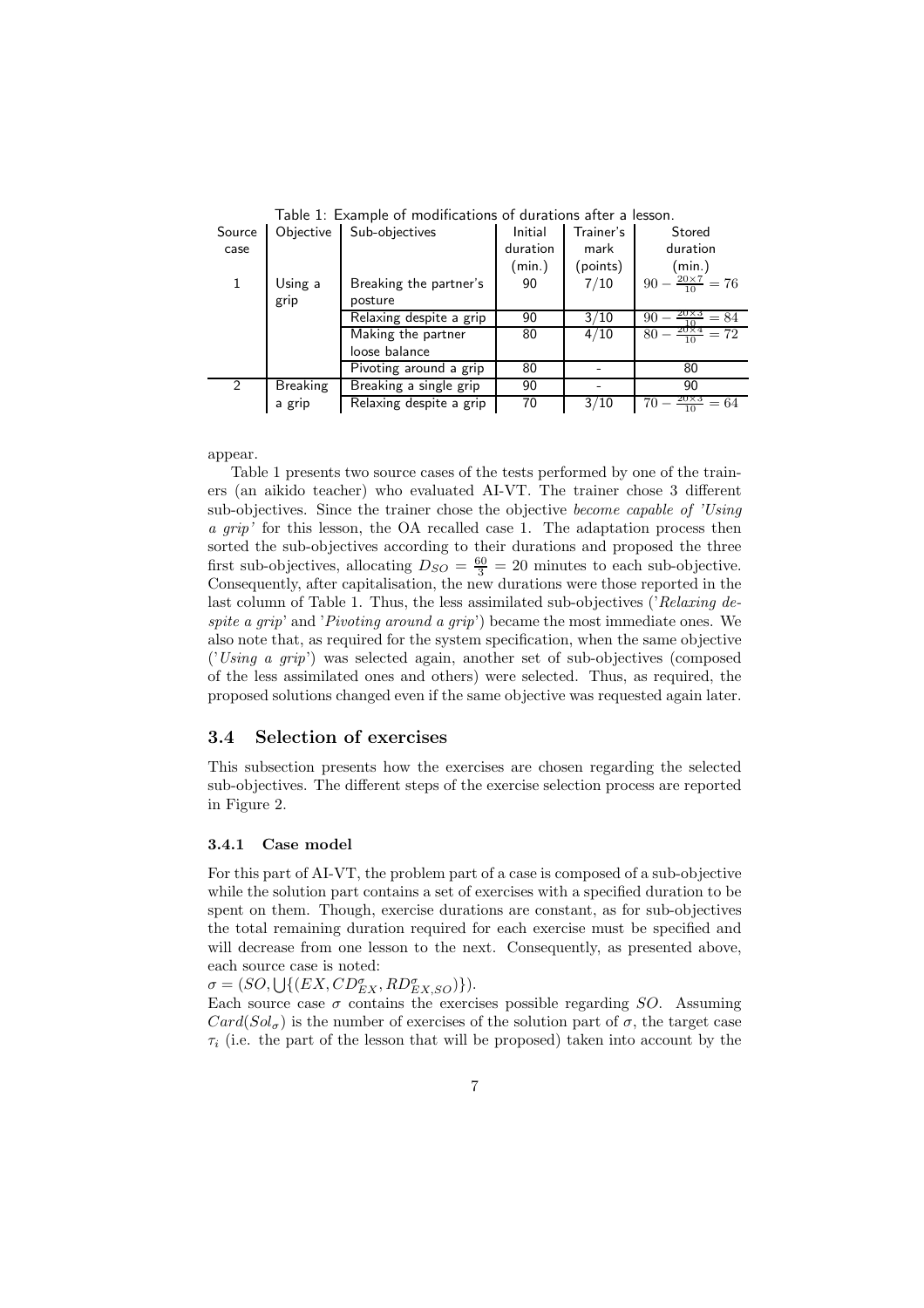

Figure 2: Process of exercise selection.

EA  $EA_i$  is noted:  $\tau_i = (SO_i, \bigcup_{n \in \{1..Card(Sol_{\sigma})\}} \{(EX_n, CD_{EX_n}^{\tau_i}, RD_{EX_n, SO_i}^{\tau_i})\}).$ 

## 3.4.2 Retrieval phase

 $EA_1$  is the EA initiated by the trainer. Hence, its role also consists of initiating as many EAs as required, and creating the token of the Pilgrim protocol. Each  $EA_i$  then retrieves the source case corresponding to  $SO_i$ .

### 3.4.3 Adaptation phase

The adaptation phase is the most important. Indeed, as highlighted by the analysis of our previous version of the system, the retrieval of accurate exercises is not sufficient. AI-VT must propose a consistent and a progressive list of exercises. In order tosupply this drawback of our previous version of AI-VT, we have introduced now the notion of distance between exercises. Consequently, the new elaboration of a course now follows five stages.

The first stage is based on the remaining durations of the techniques stored in the ontology. We assume that the exercises with the highest remaining durations are the most important to practice, or must be practiced regularly to reach a sub-objective. For this reason, the exercises are decreasingly ordered according to their remaining duration and each one is added until the sum of constant durations reaches the practise time required to attain sub-objective  $SO_i$ , i.e.  $(\sum_{n} CD_{EX_n,SO_i}^{\tau_i}) \geq D_{SO_i,O}^{\overline{T},i}$ . Before placing its list of exercises on the token,  $EA_i$  verifies whether each exercise has been selected with a higher or equal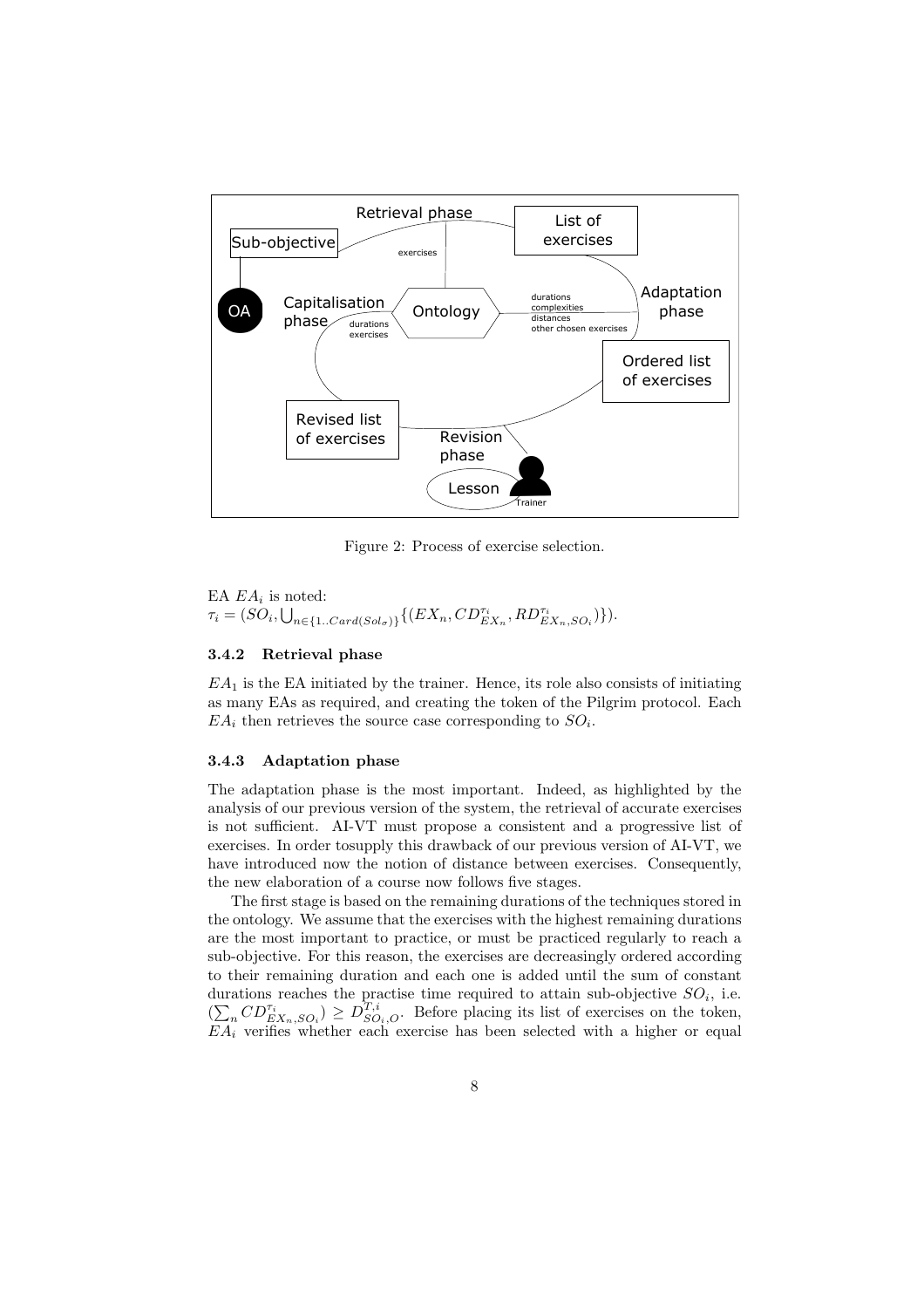duration by another EA. If so,  $EA_i$  removes its exercise and replaces it with the next unselected one.  $EA_i$  may not have enough remaining exercises for the duration period and thus places a *LackOf Exercise* instead.

The second stage is based on the distances between the exercises. Indeed, the trainers are invited to initialise the distances between each exercise and every other one. At the end of this stage, AI-VT replaced each  $LackOfExercise$  by the unselected exercise closest to the one initially selected (proposed by another EA).

The third stage is based on the difficulty of the exercises also set by the trainer during the initialisation process of AI-VT. As a result of this stage, the system proposes an ordered list of exercises of increasing complexity. Within each sub-objective, the associated exercises are also ordered by increasing complexity.

During the fourth stage, the distances are considered once again. Each EA must verify that the distance between each exercise it has proposed and the previous one is lower than a threshold set by the trainer. If this is not the case, the exercise must be exchanged with the closest unused exercise that respects this distance constraint. During this process of choice, the distance between the new exercise and the previous one in the lesson, and the distance between this new exercise and the next one in the lesson must both be lower than the required threshold. This process may take a long time since all the EAs manipulate their exercises simultaneously.

Finally, during the fifth stage, each EA tries to switch the places of their consecutive exercises in order to optimise the distances between the consecutive exercises. During this stage, it is strictly forbidden to propose other exercises. Only their order can be changed. Hence, an exercise cannot be associated to another sub-objective. If another order that minimises the distances between two consecutive exercises is found, it is retained.

The adaptation phase requires the EAs to communicate with each other. They must associate ordered lists of exercises with sub-objectives sharing their solutions according to the Pilgrim protocol which has been enriched so that each stage ends with the acknowledgement of all the EAs. Each EA must wait for the acknowledgement of the others before going on to the next stage of the phase.

#### 3.4.4 Revision phase

Before and after the lesson, the trainer can create, modify, replace, change the order of or remove exercises and durations. At the end of the course, the trainer evaluates the students' level. The same computations as those applied to the sub-objectives regarding the objective are applied to the remaining exercise durations:

$$
\forall i, \forall n \in \{1..N_i^{EX}\}, CD_{EX_n, SO_i}^{\tau_i} = CD_{EX_n}^{\tau_i} \times \frac{level_{EX_n}}{10}.
$$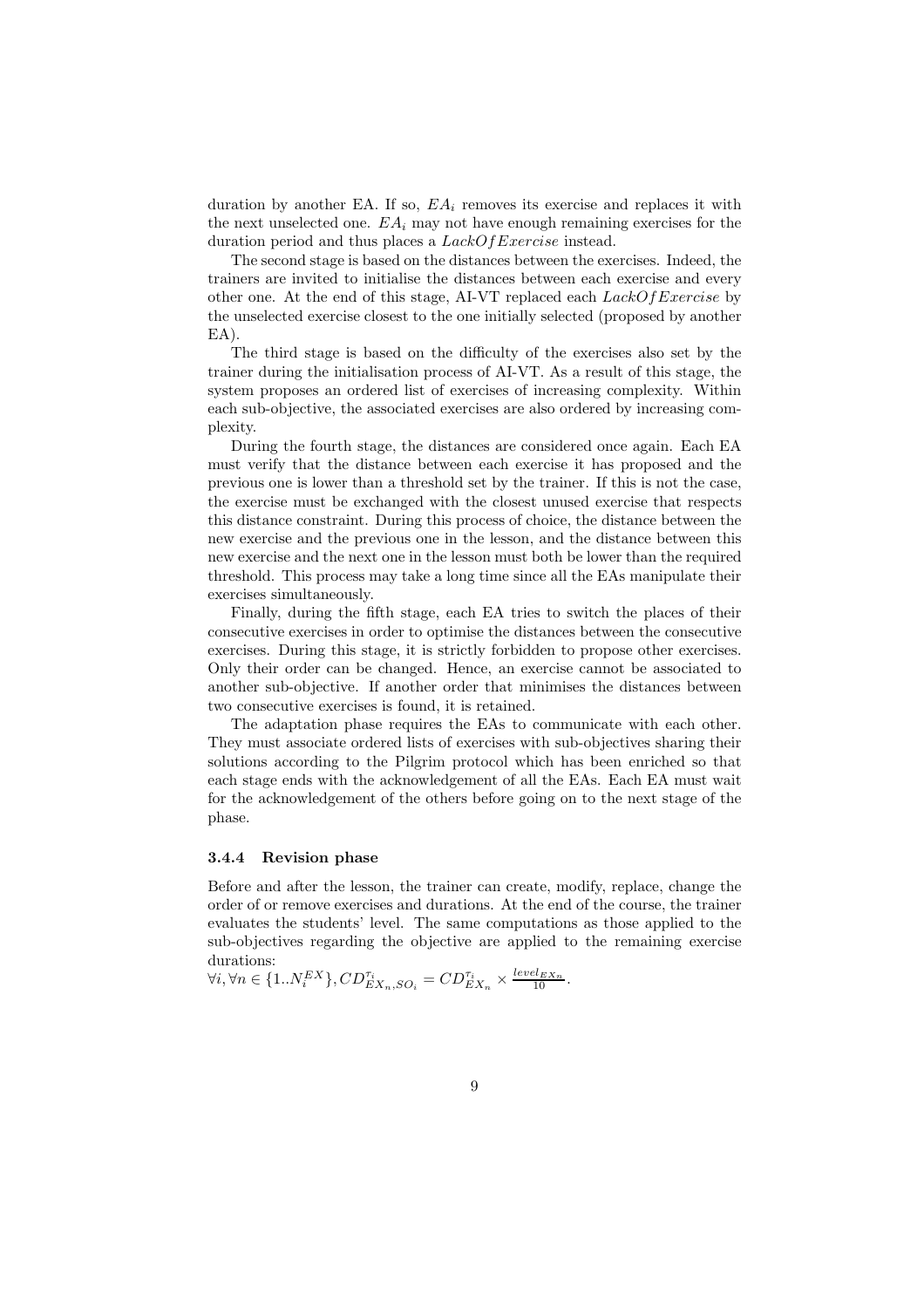#### 3.4.5 Capitalisation phase

All the new exercises are added to the corresponding case and the new remaining durations are stored in the sub-objective/exercise ontology:  $\forall SO, \forall EX, RD_{EX, SO}^{\sigma} = max(0, (RD_{EX, SO}^{\sigma} - CD_{EX, SO}^{\tau}))$ .

## 4 Results

As a means to evaluate AI-VT, four aikido trainers initialised the system for the same objective and requested ten consecutive lessons. At the end of each lesson, they evaluated the solution proposed by AI-VT and gave a mark (out of 20 points) regarding four aspects (each one out 5 points):

- (i) the consistency of the techniques (exercises) proposed regarding the subobjectives,
- (ii) the variety of techniques,
- (iii) the progressivity of the techniques proposed, and
- (iv) the connections established between the different techniques (prior and/or following).

A score of five points means the lesson meets its goals perfectly. Zero means that it was not satisfactory at all. The marks are reported in Figure 3. Actually, all the lessons proposed were very satisfying for all the trainers since all the marks vary from 12 to 16 points, with the mean mark totalling 14.65 and the median mark equal to 15. The lowest marks were given to lessons for which the techniques substituted by AI-VT were not a good match to the given subobjective. For example, one of the sub-objectives of Trainer #2 was '*Using a back side grip*'; sometimes AI-VT proposed techniques that were close but front side grabs. This implies that a semantic element must be introduced in order to ensure that one exercise can be substituted for another and still correspond to the associated sub-objective.

Table 2 shows the sequence of the lessons that AI-VT proposed to one of the trainers (Trainer  $#1$ ). He initialised the system with four sub-objectives and ten techniques associated with each of the different sub-objectives. Some of the techniques were associated with two sub-objectives. This trainer asked for ten lessons, each containing three sub-objectives, and for each sub-objective to be practiced through two aikido techniques.

The orders of appearance of each sub-objective are reported in the first part of Table 2. The sub-objective that appears with the lowest frequency is actually the one that was associated with the simplest techniques ('*Making the partner lose balance*' appears 6 times). Thus, this technique was always proposed first among the lessons and the trainer gave the students their highest marks. Consequently, this sub-objective quickly became less important than the others during AI-VT's retrieval phase. The sub-objective '*Relaxing despite*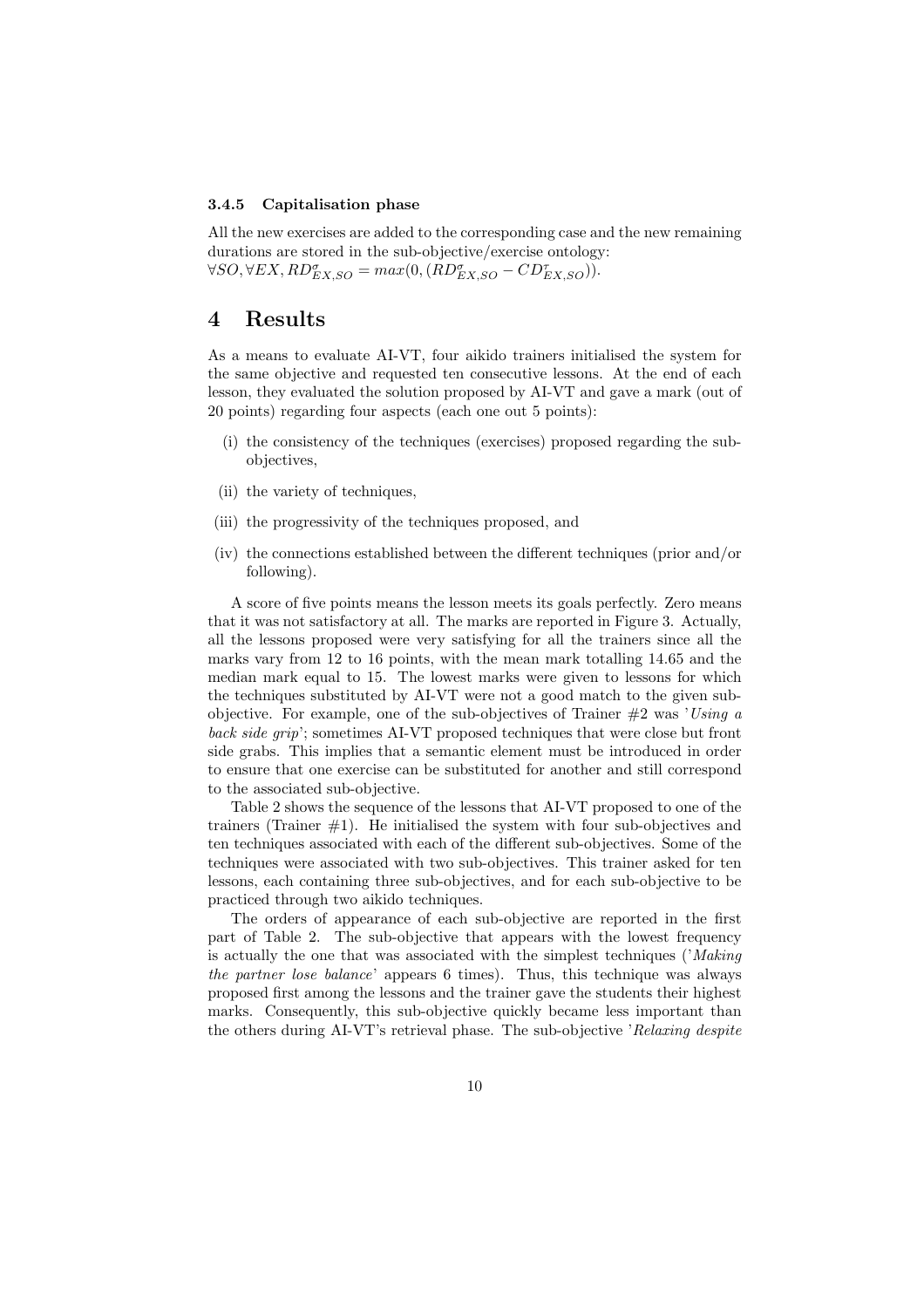

Figure 3: Trainer's evaluations of the generated lessons.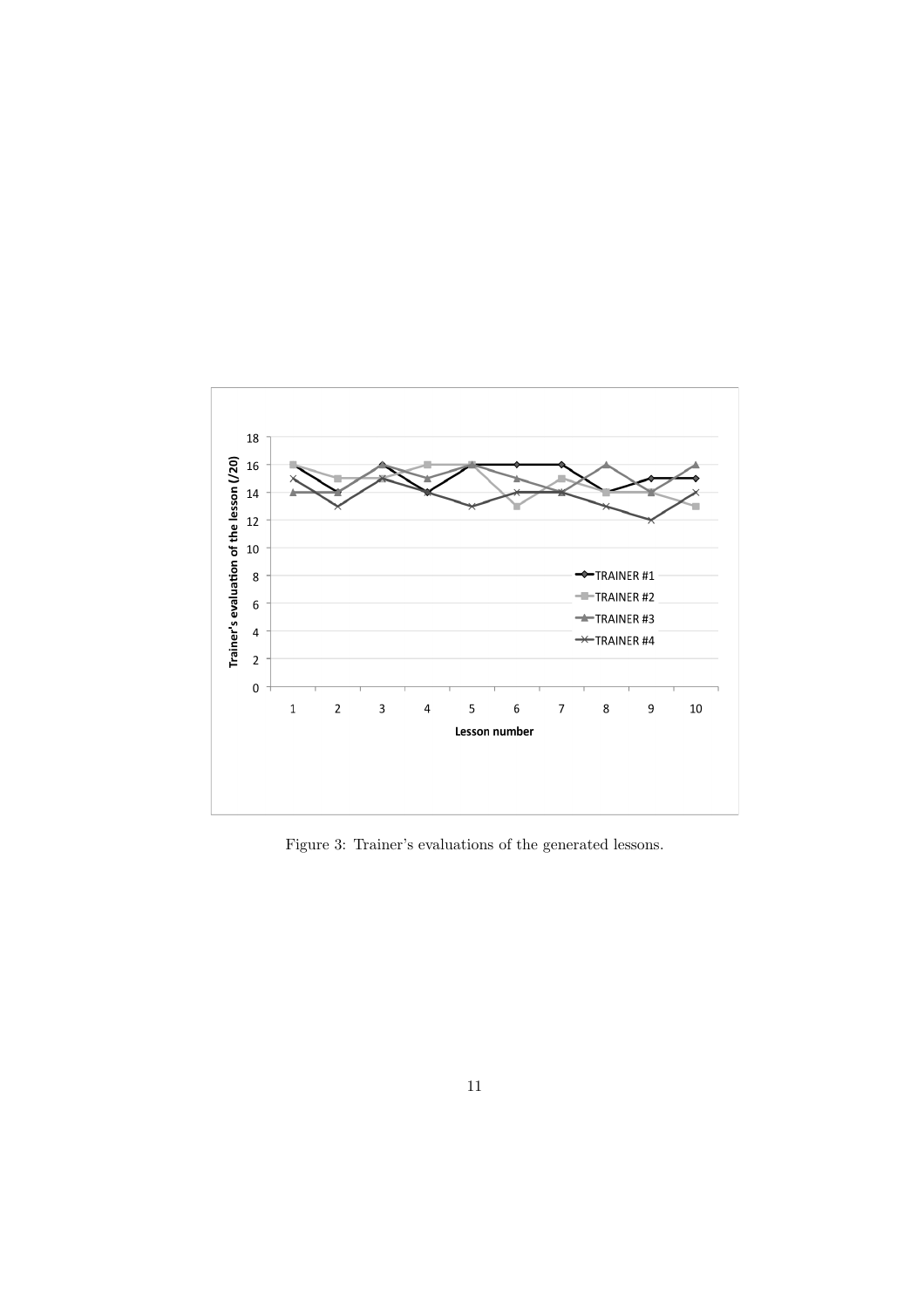| Skill                                                          | Order of appearance in Lesson |                |                |                |                |                |                |                |                |                |
|----------------------------------------------------------------|-------------------------------|----------------|----------------|----------------|----------------|----------------|----------------|----------------|----------------|----------------|
|                                                                | #1                            | #2             | #3             | #4             | #5             | #6             | #7             | #8             | #9             | #10            |
| Making the partner                                             |                               |                |                |                |                |                |                |                |                |                |
| lose balance                                                   | $\mathbf{1}$                  | $\mathbf{1}$   |                | $\mathbf{1}$   |                | $\mathbf{1}$   |                | $\mathbf{1}$   |                | $\mathbf{1}$   |
| <b>Breaking the</b>                                            |                               |                |                |                |                |                |                |                |                |                |
| partner's posture                                              | $\overline{2}$                | $\overline{2}$ | $\mathbf{1}$   |                | $\mathbf{1}$   | $\overline{2}$ | 1              |                | 1              |                |
| Relaxing despite                                               |                               |                |                |                |                |                |                |                |                |                |
| a grip                                                         | 3                             | 3              | 3              | 3              | 3              |                | 3              | 3              | 3              | 3              |
| Pivoting around                                                |                               |                |                |                |                |                |                |                |                |                |
| a grip                                                         |                               |                | $\overline{2}$ | $\overline{2}$ | $\overline{2}$ | 3              | $\overline{2}$ | $\overline{2}$ | $\overline{2}$ | $\overline{2}$ |
| Aikido technique                                               |                               |                |                |                |                |                |                |                |                |                |
| KTD IO                                                         | 1                             |                |                | $\overline{2}$ |                | $\overline{2}$ |                | $\overline{2}$ |                | 2              |
| AHKD IU                                                        | $\overline{2}$                | $\overline{2}$ |                |                |                | $\overline{1}$ |                | $\overline{1}$ |                |                |
| <b>AHKD IO</b>                                                 | 3                             | $\mathbf{1}$   |                | $\mathbf{1}$   |                |                |                |                |                | $\mathbf{1}$   |
| $\overline{\mathsf{KRD}}$ $\overline{\mathsf{KNIO}}$ $(Syst.)$ | 4                             |                |                |                |                | 3              |                |                |                |                |
| <b>KRD UKN</b>                                                 | 5                             | 6              | 6              |                |                |                | 5              |                | 5              |                |
| KRD AO                                                         | 6                             |                |                |                |                |                | 6              |                | 6              |                |
| KRD IN (Syst.)                                                 |                               | 3              |                |                |                |                |                |                |                |                |
| KTD TN                                                         |                               | 4              | $\overline{2}$ |                | $\mathbf{1}$   |                | $\mathbf{1}$   |                | $\mathbf{1}$   |                |
| <b>KRD KH</b>                                                  |                               | 5              | 5              |                |                | 4              |                |                |                |                |
| <b>KTD SIN</b>                                                 |                               |                | 1              |                | $\overline{2}$ |                | $\overline{2}$ |                | $\overline{2}$ |                |
| <b>KTD UKNO</b>                                                |                               |                | 3              |                |                |                | 4              |                |                | 6              |
| $\overline{\text{RD}}$ KNS $(Syst.)$                           |                               |                | 4              |                |                |                |                |                |                | 5              |
| RD IN (Syst.)                                                  |                               |                |                | 3              | 3              |                | 3              | $\overline{3}$ | 3              | 3              |
| <b>URD SU</b>                                                  |                               |                |                | 4              | 4              | 6              |                | 4              | 4              | 4              |
| AHKD KNIO (Syst.)                                              |                               |                |                | 5              | 5              |                |                | 5              |                |                |
| KRD KSNIO (Syst.)                                              |                               |                |                | 6              |                |                |                |                |                |                |
| $KRD$ IO $(Syst.)$                                             |                               |                |                |                | 6              |                |                |                |                |                |
| AHKD IN (Syst.)                                                |                               |                |                |                |                | 5              |                |                |                |                |
| KRD KSNYO (Syst.)                                              |                               |                |                |                |                |                |                | 6              |                |                |

Table 2: Lessons proposed by AI-VT to Trainer  $\#1.$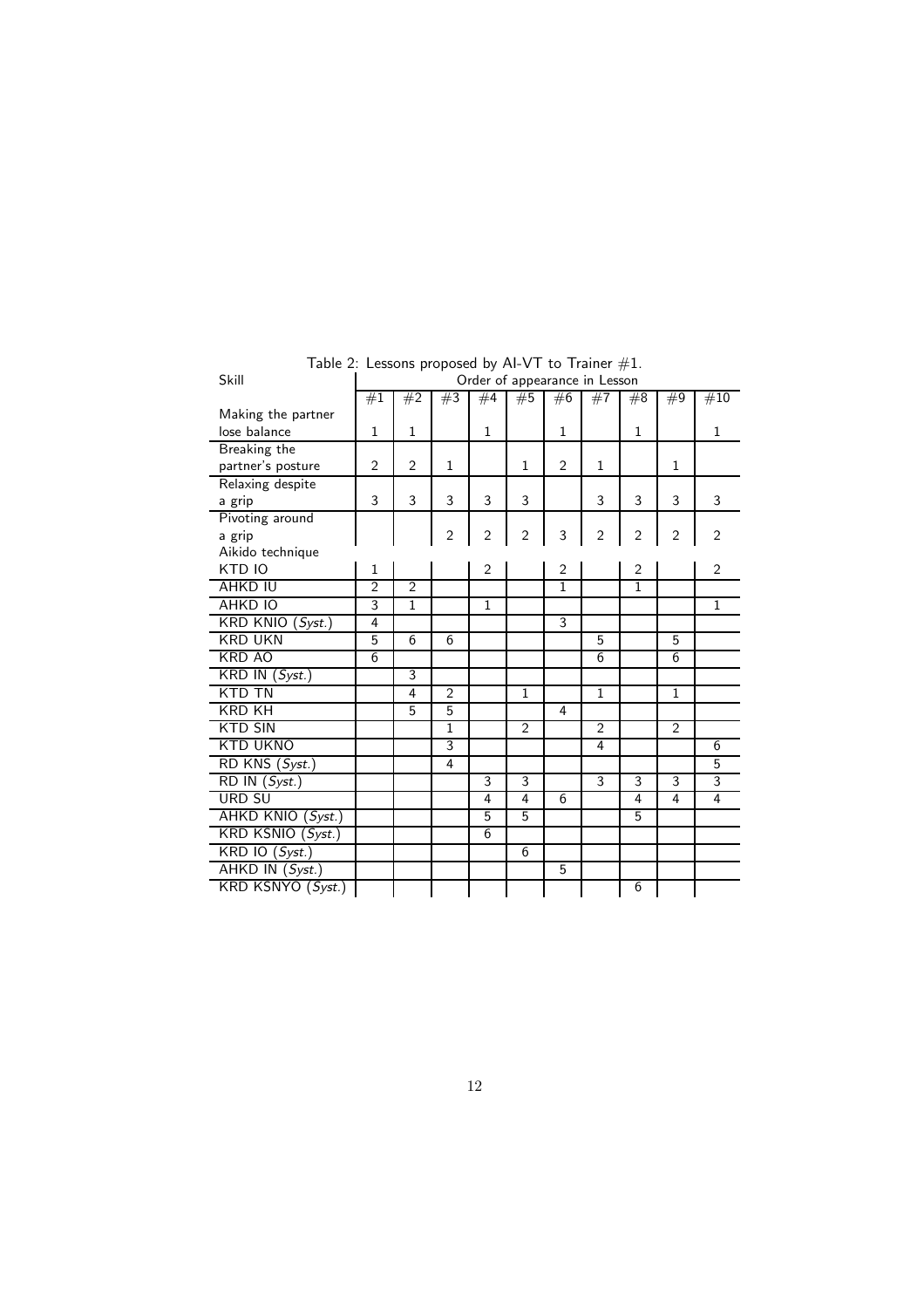*a grip*' is the most frequent one (AI-VT proposed it 9 times out of 10) owing to the low student level: according to the trainer, this technique is actually one of the most difficult skills to master. The other two sub-objectives appeared 7 and 8 times; since only four sub-objectives were to be distributed over ten lessons, each required three sub-objectives.

Nevertheless, the lessons were not repetitive since AI-VT never proposed the same ordered set of exercises (nor the same set of unsorted exercises) twice. The techniques proposed by the system are shown in the second part of Table 2: the numbers correspond to the order of appearance of each technique in the corresponding lesson. The names of the aikido techniques are not fully reported, only their acronyms composed of the first letters of the words. In order to quantify the diversity of the solutions proposed by AI-VT, we calculated the Shannon index [27], a value widely used in ecology in order to quantify species diversity. Considering that AI-VT delivered 10 lessons, each having 6 aikido techniques selected out of 19 possible techniques, and assuming  $N_i$  is the number of times of appearance of technique  $i$ , the Shannon index  $H$  is computed according to the equation:  $H = -\sum_{i=1}^{10} \frac{N_i}{19} \times ln \frac{N_i}{19}$ . The Shannon entropy is therefore equal to  $H = 6.77$  and quantifies the uncertainty associated with the prediction of retrieving each technique in one of the generated lessons. In order to quantify the lesson diversity, it is necessary to divide H by  $H_{max} = -ln(p)$ where  $p$  is the probability that each technique would have been chosen for each lesson, assuming that each technique would have been chosen in each lesson with the same probability (which is an erroneous assumption considering the way AI-VT chooses techniques):  $H_{max} = -ln(\frac{1}{A_{19}^6}) = ln(\mathcal{A}_{19}^6)$  where  $\mathcal{A}_{19}^6 = \frac{19!}{(19-6)!}$  is the number of arrangements of 6 out of 19 techniques. Consequently, since  $\frac{H}{H_{max}} = \frac{6.77}{ln(A_{19}^6)} = 0.4033$  is a quantity closer to 0 than 1, it proves the high level of diversity of the sets of techniques of this sequence of lessons.

In the first column of Table 2, we added '(*Syst.*)' after the acronym of the techniques that the trainer did not associate with any of the sub-objectives: these techniques were added by AI-VT itself during the adaptation phase. This table shows that all the techniques initially associated with the sub-objectives were proposed at least three times, and AI-VT proposed 9 new techniques from the aikido catalogue that were not initially associated with any of the trainer's defined sub-objectives. The trainer found that these new techniques were always pertinent choices for reaching the sub-objectives and compatible with the neighbouring techniques. It is noteworthy that the most frequently proposed techniques (6 times) are initially proposed by the trainer ('*URD SU* ') and also by the system, initially ('*RD IN* '), but not by the trainer. This is due to the fact that these two techniques are very close to much of the initial set of techniques proposed by the trainer, and thus can easily be added to every lesson with no impact on the lesson consistency. The other techniques that are proposed 4 times or more (*'KTD IO', 'AHKD IU', 'AHKD IO', 'KRD UKN', 'KTD TN', 'KTD SIN'*) are considered by the trainer to be fundamental exercises, and the fact that they were often proposed in the AI-VT lessons reassured him. In contrast, the techniques that appeared only once or twice were not initially chosen by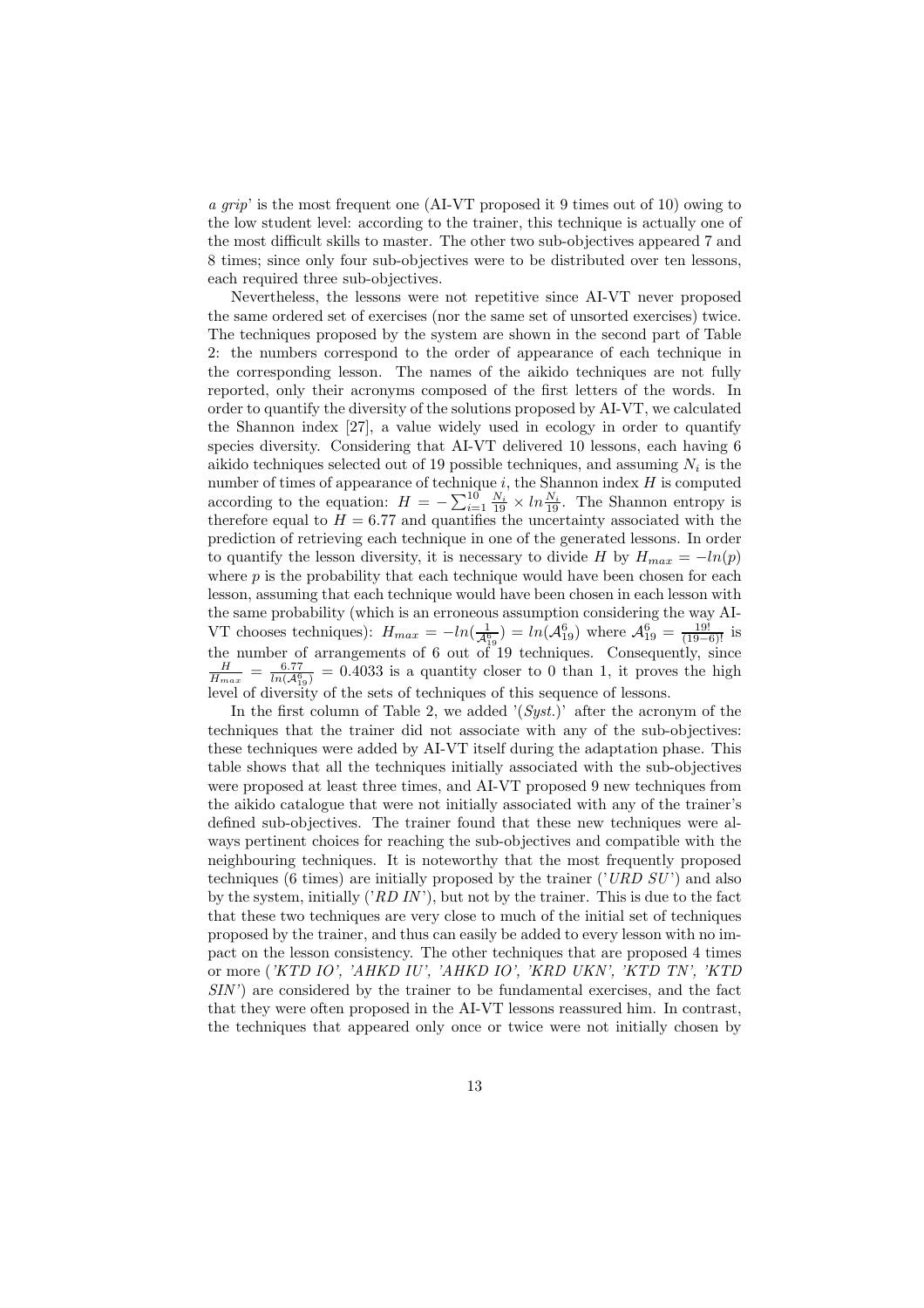the trainer; AI-VT substituted other techniques for them. These choices were nevertheless pertinent according to the trainer and regarding the sub-objectives to be reached.

## 5 Discussion

AI-VT is a distributed system that meets the requirements of the application domain. Though tested in the context of aikido training, it could easily be adapted to other sports. The system can propose varied and consistent training lessons for many weeks even if the same objective is requested several times consecutively. The consistency of the set of exercises proposed for each lesson is guaranteed by the introduction of exercise complexity and distances between the different techniques. Hence, these distances allow the system to propose exercises that were not initially chosen by the trainers and to sort the exercises in each course by giving them an underlying theme. Like other approaches [28], [29] and [30], ours establishes a link between the adaptation and capitalisation of revisions of CBR-systems. Indeed, we have designed a way to use the remarks made by users during the revision phase in order to enhance the accuracy of the adaptation process of CBR-systems. In addition, the introduction of remaining durations is of the utmost importance since it allows AI-VT to build varied solutions by analogy and thus to never propose the same lesson twice. Another originality of AI-VT resides in the fact that its propositions are groupings of solutions from CBR-based agents. These agents must collaborate closely, share memory and take into account the solutions proposed by the other agents.

However, many facets of AI-VT may be improved. Firstly, regarding the subobjectives, the distances between the exercises are not always sufficiently well considered to guarantee the consistency of the proposed exercises. Even though the exercises proposed by AI-VT were close to the exercises initially proposed by the trainer, they were not always consistent with respect to certain very specific sub-objectives. Consequently, we must introduce some semantics into the system so that it can substitute exercises that correspond to the meaning of the associated sub-objective. In addition, with each exercise AI-VT should also provide consistent instructions which depend both on the exercise and the sub-objective to be reached. Thus, when the system substitutes an exercise initially chosen by the trainer for one or its own choosing the trainer's first set of instructions is no longer consistent. This particular feature is linked to the previous one since it must be based on the sub-objective's meaning and the exercise's characteristics.

Finally, one limit to our system lies in the fact that it must be initialized every year at the beginning of the season or whenever no remaining duration is left. At that time, the trainer must produce all of the initial values. Further investigation will likely lead us to propose a process based on experience in order to compute initial values. Like other approaches, we will evaluate the possibility of basing these computations on pre-tests that evaluate student levels [12] and [9].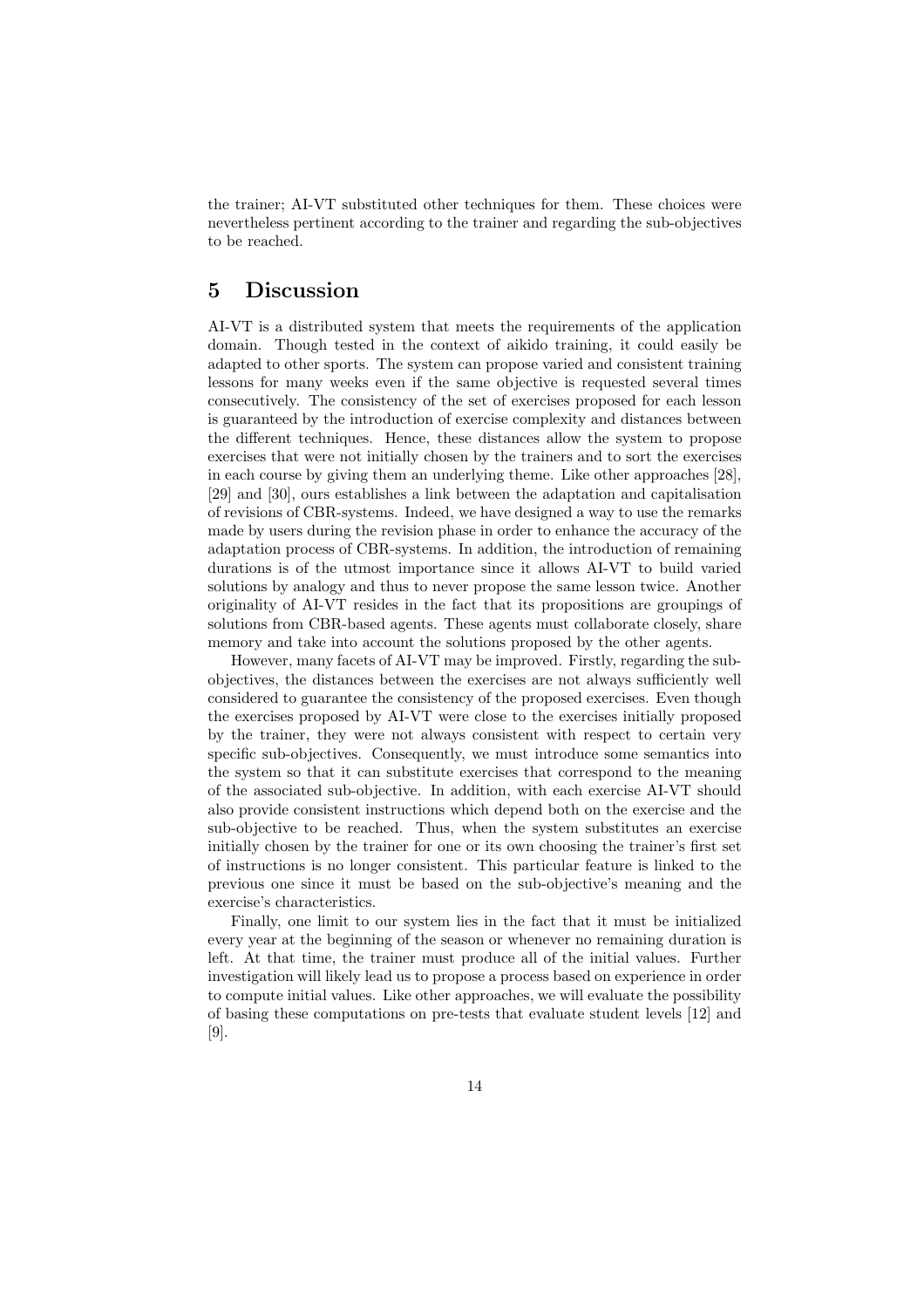# 6 Conclusion

We have designed a distributed system based on artificial intelligence and that is capable of delivering varied lessons to trainers. AI-VT meets the requirements of the application domain and can easily be adapted to many areas in the field of sports education. Indeed, we have proved that AI-VT can propose ten consecutive lessons aimed at the same objective, each one different from the others even if the process of choice is based on analogy with capitalised courses and experience. The agents of AI-VT collaborate in order to provide the most suitable exercises for each part of each lesson. A collaboration protocol based on a token ring has been adapted and used, as well as a policy capable of merging and arbitrating between concurrent solutions proposed by the collaborative agents during the adaptation process. In addition, we have introduced a distance between the exercises and associated a complexity to each exercise in order to guarantee the progressivity and the existence of an underlying theme common to all of the exercises on the ordered list of exercises composing the lesson. This study proves the consistency of the collegial solutions proposed through its evaluation by four trainers.

The system could nevertheless be improved if it could take into consideration the exact meanings of the sub-objectives to be reached during each proposed lesson. Consequently, future investigation will focus on the system's ability to perceive and interpret sub-objective meanings in order to provide students with wisely devised instructions and exercises, even when the system replaces an exercise by the closest one during its adaptation phase. Finally, we will examine ways in which to introduce processes such as the pre-testing of students in order to reduce the system initialisation process that must be performed by the trainer.

# Acknowledgements

The author wishes to thank John Olsen for his help with the English language, and the trainers Hervé Guénard, Pascal Sobrino, Romuald Coutot and Paolo Atzori for their evaluations of the system.

## References

- [1] Kolodner J. *Case-based reasoning*. CA Morgan Kaufmann; 1993.
- [2] Graesser A, Conley M, Olney A. *Intelligent tutoring systems*. Am Psych Ass, The APA Educ Psy Handbook. 1992;3:451-473.
- [3] Kolodner J, Cox M, Gonz´alez-Calero P. *Case-based reasoning-inspired approaches to education*. Cambr Univ Press, Knowl Eng Rev. 2005;20(3):299- 303.
- [4] Schank R, Fano A, Bell B, Jona M. *The design of goal-based scenarios*. Taylor & Francis, J Learn Sci 1994;3(4):305-345.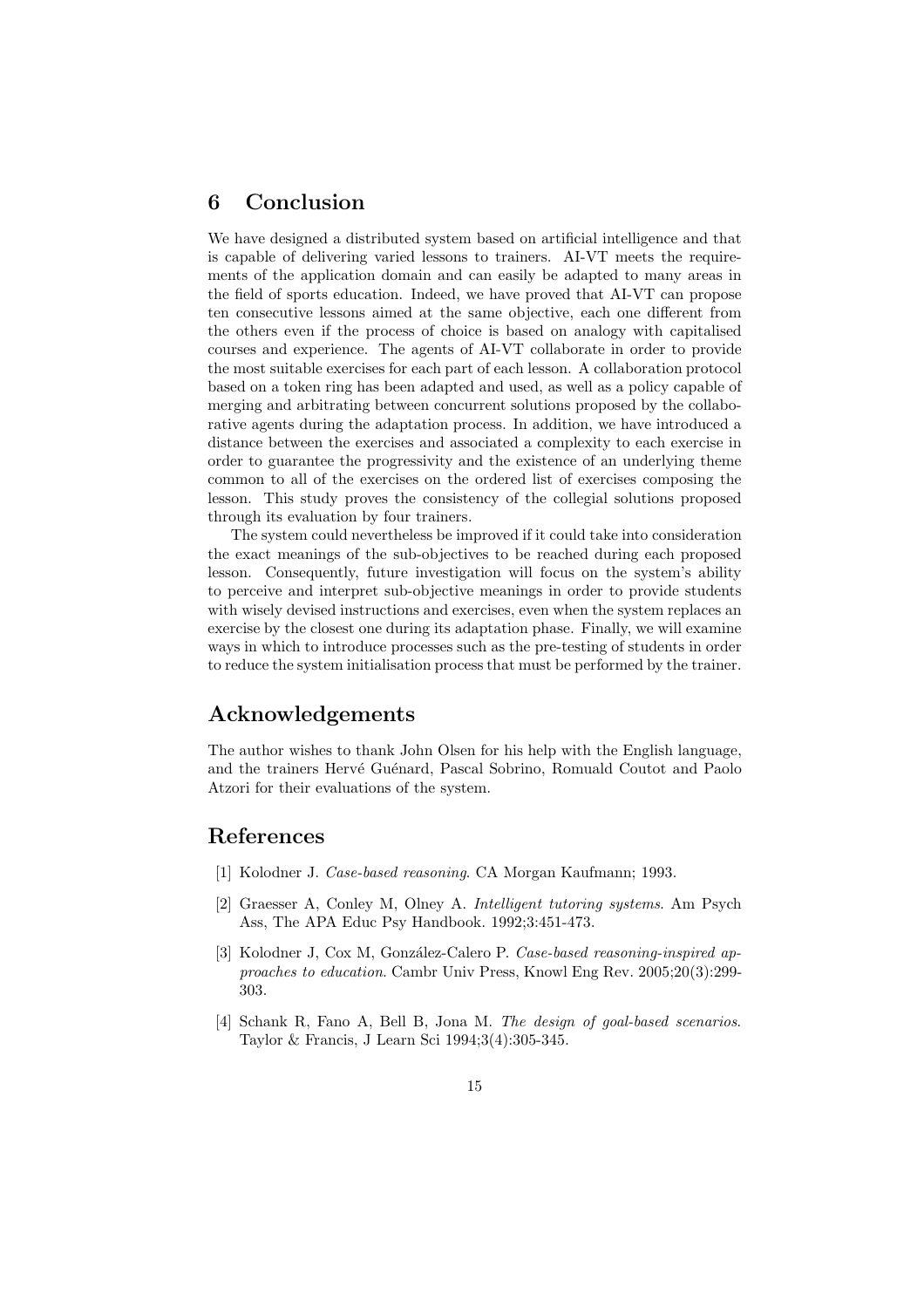- [5] Kolodner J, Owensby J, Guzdial M. *Case-based learning aids*. Handb Res Educ Comm Techn. 2004;2:829-861.
- [6] Jamsandekar PP, Patil MK. *Online Learning CBR approach*. Intern J Res Comp Sci Inf Techn. 2013;1:111-113.
- [7] Biswas G, Leelawong K, Schwartz D, Vye N. *Learning by teaching: A new agent paradigm for educational software*. Taylor & Francis, Appl Art Intell. 2005;19(3-4):363-392.
- [8] Gisolfi A, Loia V. *Designing complex systems within distributed architectures: an intelligent tutoring systems perspective*. Taylor & Francis, App Art Intell. 1994;8(3):393-411.
- [9] Tan X, Shen R, Wang Y. *Personalized course generation and evolution based on genetic algorithms*. Springer, J Zhejiang Univ SCI C 2012;13(12):909-917.
- [10] Baylari A, Montazer G. *Design a personalized e-learning system based on item response theory and artificial neural network approach*. Elsevier, Exp Sys Appl 2009;36(4):8013-8021.
- [11] Rishi OP, Govil R, Sinha M. *Agent based student modeling in distributed CBR based intelligent tutoring system*. Proc W Congr Eng Comp Sci. 2007;473-477.
- [12] Huang M, Huang H, Chen M. *Constructing a personalized e-learning system based on genetic algorithm and case-based reasoning approach*. Elsevier, Exp Sys Appl. 2007;33(3):551-564.
- [13] Rishi OP, Govil R, Sinha M. *Distributed case based reasoning for intelligent tutoring system: an agent based student modeling paradigm*. W Acad Sci, Eng Techn. 2007;5:273-276.
- [14] Bartlett R. *Artificial intelligence in sports biomechanics: new dawn or false hope?*. J Sports Sci Med. 2006;5:474-479.
- [15] Owusu G. *AI and computer-based methods in performance evaluation of sporting feats: an overview*. Artif Intell Rev. 2007;27:57-70.
- [16] Balague N, Torrents C, Hristovski R, Davids K, Araujo D. *Overview of complex systems in sport*. J Syst Sci Complex. 2013;26:4-13.
- [17] Fister I Jr., Ljubic K, Suganthan P, Perc M, Fister I. *Computational intelligence in sports: Challenges and opportunities within a new research domain*. Appl Math Comp. 2015;262:178-186.
- [18] Buttussi F, Chittaro L. *MOPET: A context-aware and user-adaptative wearable system for fitness training*. Art Intell Med. 2008;42:153-163.